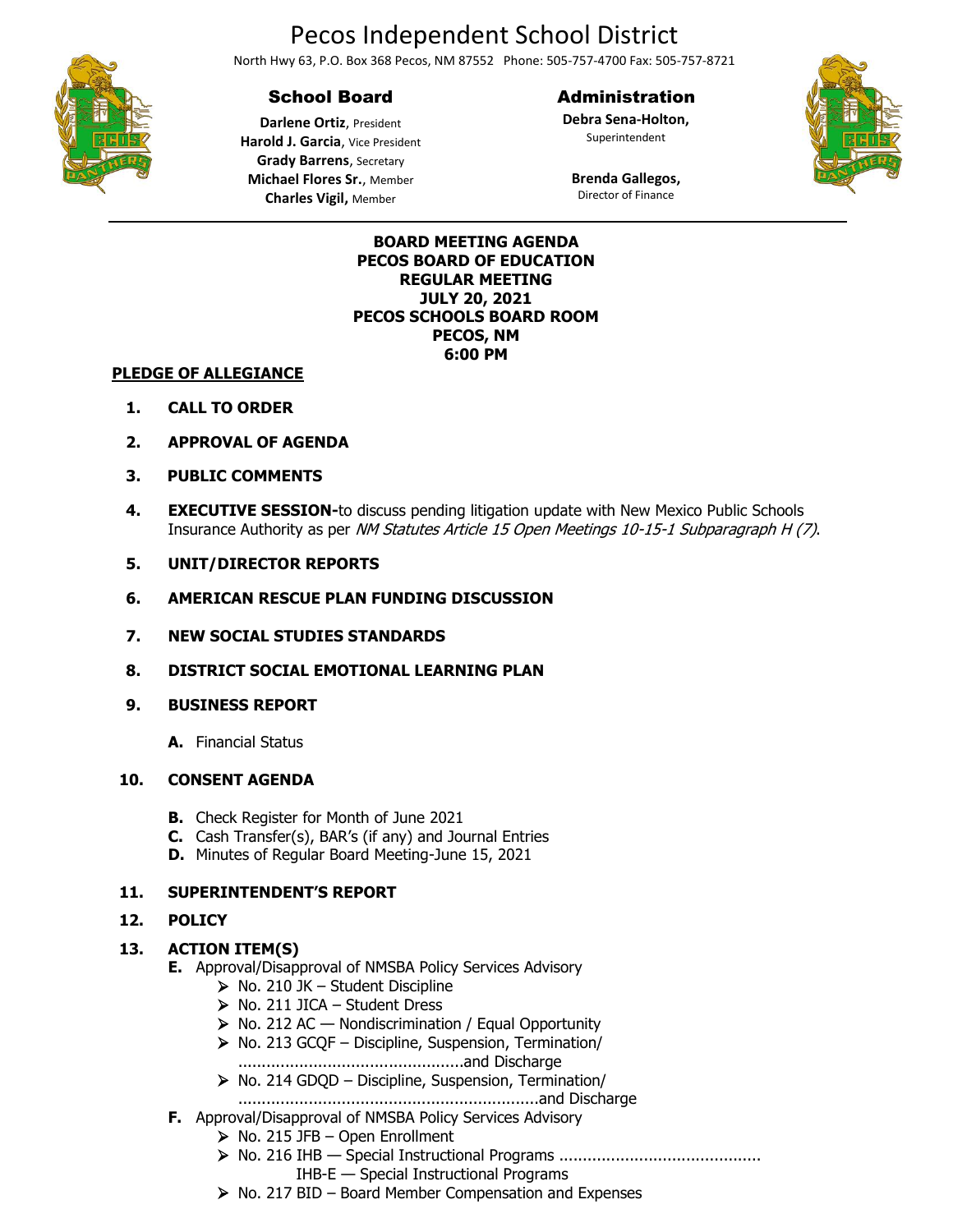- ➢ No. 218 DKC Expense Authorization / Reimbursement
- $\triangleright$  No. 219 JCLA Physical Examinations of Students
- **G.** Approval/Disapproval of NMSBA Policy Services Advisory
	- $\triangleright$  No. 220 GBEA Staff Ethics
	- $\triangleright$  No. 221 GBEB  $-$  Staff Conduct
	- ➢ No. 222 GCF Professional Staff Hiring
	- ➢ No. 223 GDF Support Staff Hiring
	- ➢ No. 224 GCFC Professional Staff

................................................................Certificationand Credentialing ................................................................Requirements ................................................................GCFC-E — Professional Staff ................................................................Certificationand Credentialing ................................................................Requirements  $\triangleright$  No. 225 GDFA — Support Staff ..............................................................Certificationand Credentialing ................................................................Requirements ................................................................GCFA-E — Support Staff ..............................................................Certificationand Credentialing ................................................................Requirements  $\triangleright$  No. 226 GCOF – Discipline, Suspension, ..............................................................Termination and Discharge of ................................................................Professional Staff Member ➢ No. 227 GDQD – Discipline, Suspension, ..............................................................Termination and Discharge of ............................................................Support Staff Member  $\triangleright$  No. 228 JLF — Reporting Child Abuse / ................................................................Child Protection

- **H.** Approval/Disapproval of Board Policies Governing Special Education
- **I.** Approval/Disapproval of Procedures and Adopt Assurance Statement
- **J.** Approval/Disapproval of Board Meeting Attendance**-**face-to-face

#### **14. OTHER**

#### **15. ADVANCE PLANNING**

- $\triangleright$  1<sup>st</sup> Day for Staff-August 2, 2021, 8:00 am
- ➢ Work Session-August 3, 2021, 5:30 pm, Pecos Schools Board Room
- ➢ Regular Board Meeting-August 17, 2021, 6:00 pm, Pecos Schools Board Room

#### **ADJOURNMENT**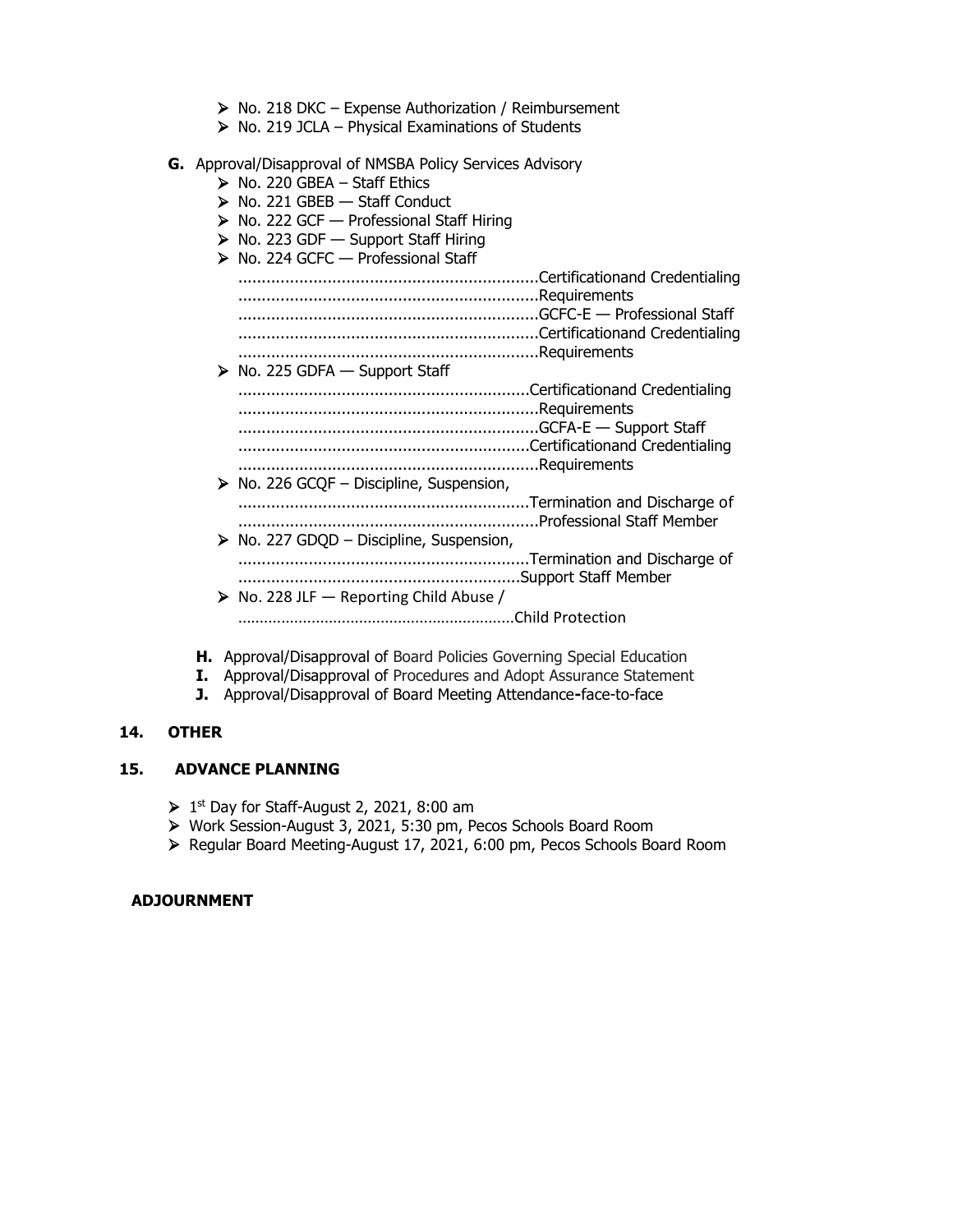## INDEX

## MINUTES REGULAR MEETING PECOS BOARD OF EDUCATION PECOS INDEPENDENT SCHOOL DISTRICT

# PECOS SCHOOLS BOARD ROOM PECOS, NEW MEXICO JULY 20, 2021 6:00 P.M.

|                                                                                                                                                                                                                                                                 | 1              |
|-----------------------------------------------------------------------------------------------------------------------------------------------------------------------------------------------------------------------------------------------------------------|----------------|
|                                                                                                                                                                                                                                                                 | $\mathbf{1}$   |
|                                                                                                                                                                                                                                                                 | $\mathbf{1}$   |
|                                                                                                                                                                                                                                                                 | $\overline{2}$ |
|                                                                                                                                                                                                                                                                 | 2              |
|                                                                                                                                                                                                                                                                 | $2 - 3$        |
| AMERICAN RESCUE PLAN FUNDING DISCUSSION -------------------------------                                                                                                                                                                                         | 4              |
|                                                                                                                                                                                                                                                                 | 4              |
| DISTRICT SOCIAL EMOTIONAL LEARNING PLAN -------------------------------                                                                                                                                                                                         | 4              |
|                                                                                                                                                                                                                                                                 | 5              |
|                                                                                                                                                                                                                                                                 | 5              |
| $\triangleright$ Check Register for Month of June 2021<br>Solution Cash Transfer(s), BAR's (if any) and Journal Entries<br>Minutes of Regular Board Meeting-June 15, 2021<br>➤                                                                                  |                |
|                                                                                                                                                                                                                                                                 | $5 - 6$        |
|                                                                                                                                                                                                                                                                 | 6              |
|                                                                                                                                                                                                                                                                 | $6 - 8$        |
| Approval/Disapproval of NMSBA Policy Services Advisory<br>➤<br>No. 210 JK - Student Discipline<br>⋗<br>No. 211 JICA - Student Dress<br>≻<br>No. 212 AC — Nondiscrimination / Equal Opportunity<br>➤<br>No. 213 GCQF - Discipline, Suspension, Termination/<br>≻ |                |

................................................and Discharge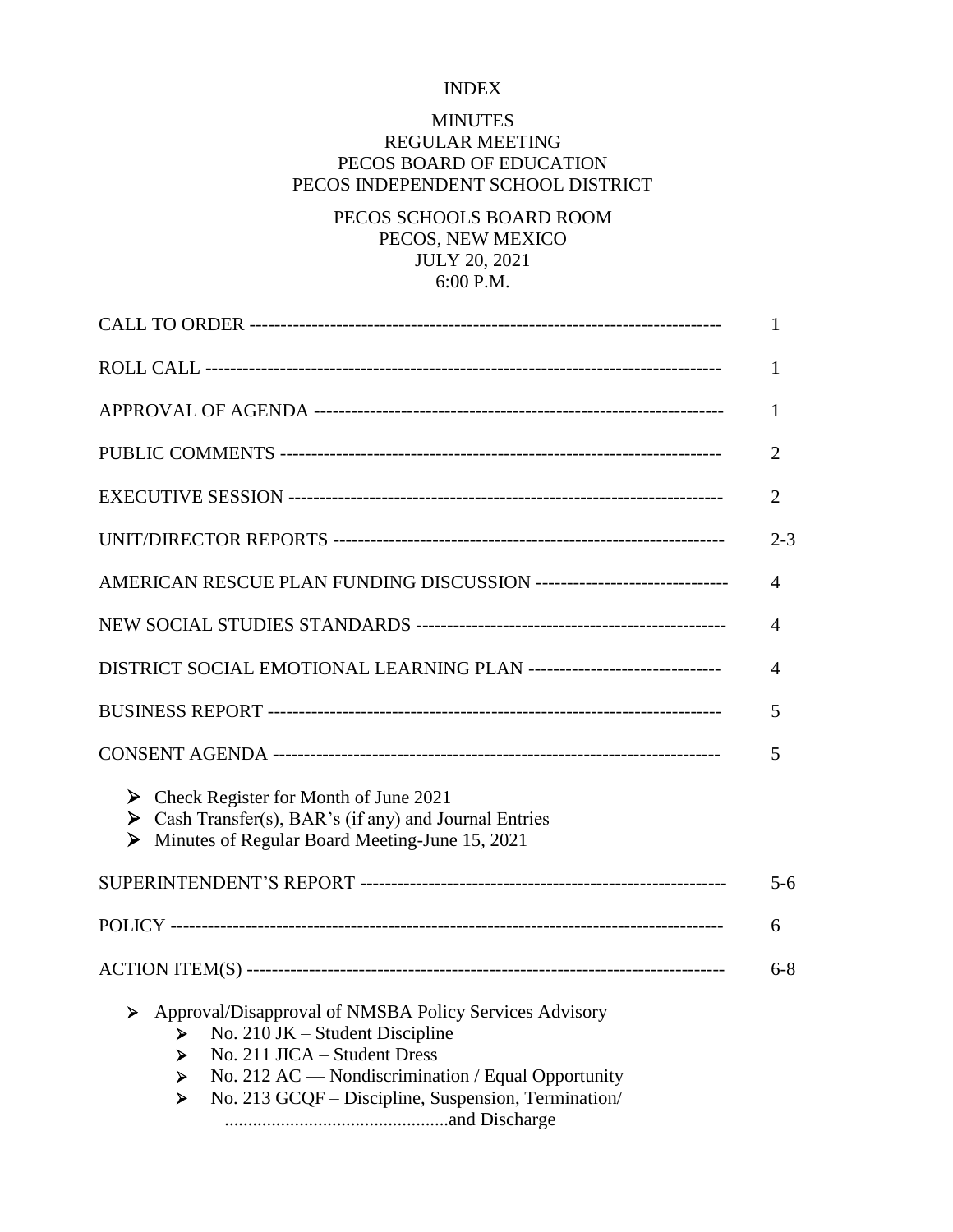| Approval/Disapproval of NMSBA Policy Services Advisory<br>➤<br>No. 215 JFB – Open Enrollment<br>➤<br>≻<br>IHB-E — Special Instructional Programs<br>No. 217 BID – Board Member Compensation and Expenses<br>➤<br>No. 218 DKC – Expense Authorization / Reimbursement<br>➤<br>No. 219 JCLA - Physical Examinations of Students<br>≻<br>Approval/Disapproval of NMSBA Policy Services Advisory<br>➤<br>No. 220 GBEA – Staff Ethics<br>≻<br>No. 221 GBEB - Staff Conduct<br>≻<br>No. 222 GCF - Professional Staff Hiring<br>➤<br>No. 223 GDF - Support Staff Hiring<br>➤<br>No. 224 GCFC — Professional Staff<br>≻<br>No. 225 GDFA — Support Staff<br>≻<br>No. 226 GCQF – Discipline, Suspension,<br>➤<br>No. 227 GDQD - Discipline, Suspension,<br>≻<br>No. 228 JLF — Reporting Child Abuse / | ≻ | No. 214 GDQD – Discipline, Suspension, Termination/ |
|---------------------------------------------------------------------------------------------------------------------------------------------------------------------------------------------------------------------------------------------------------------------------------------------------------------------------------------------------------------------------------------------------------------------------------------------------------------------------------------------------------------------------------------------------------------------------------------------------------------------------------------------------------------------------------------------------------------------------------------------------------------------------------------------|---|-----------------------------------------------------|
|                                                                                                                                                                                                                                                                                                                                                                                                                                                                                                                                                                                                                                                                                                                                                                                             |   |                                                     |
|                                                                                                                                                                                                                                                                                                                                                                                                                                                                                                                                                                                                                                                                                                                                                                                             |   |                                                     |
|                                                                                                                                                                                                                                                                                                                                                                                                                                                                                                                                                                                                                                                                                                                                                                                             |   |                                                     |
|                                                                                                                                                                                                                                                                                                                                                                                                                                                                                                                                                                                                                                                                                                                                                                                             |   |                                                     |
|                                                                                                                                                                                                                                                                                                                                                                                                                                                                                                                                                                                                                                                                                                                                                                                             |   |                                                     |
|                                                                                                                                                                                                                                                                                                                                                                                                                                                                                                                                                                                                                                                                                                                                                                                             |   |                                                     |
|                                                                                                                                                                                                                                                                                                                                                                                                                                                                                                                                                                                                                                                                                                                                                                                             |   |                                                     |
|                                                                                                                                                                                                                                                                                                                                                                                                                                                                                                                                                                                                                                                                                                                                                                                             |   |                                                     |
|                                                                                                                                                                                                                                                                                                                                                                                                                                                                                                                                                                                                                                                                                                                                                                                             |   |                                                     |
|                                                                                                                                                                                                                                                                                                                                                                                                                                                                                                                                                                                                                                                                                                                                                                                             |   |                                                     |
|                                                                                                                                                                                                                                                                                                                                                                                                                                                                                                                                                                                                                                                                                                                                                                                             |   |                                                     |
|                                                                                                                                                                                                                                                                                                                                                                                                                                                                                                                                                                                                                                                                                                                                                                                             |   |                                                     |
|                                                                                                                                                                                                                                                                                                                                                                                                                                                                                                                                                                                                                                                                                                                                                                                             |   |                                                     |
|                                                                                                                                                                                                                                                                                                                                                                                                                                                                                                                                                                                                                                                                                                                                                                                             |   |                                                     |
|                                                                                                                                                                                                                                                                                                                                                                                                                                                                                                                                                                                                                                                                                                                                                                                             |   |                                                     |
|                                                                                                                                                                                                                                                                                                                                                                                                                                                                                                                                                                                                                                                                                                                                                                                             |   |                                                     |
|                                                                                                                                                                                                                                                                                                                                                                                                                                                                                                                                                                                                                                                                                                                                                                                             |   |                                                     |
|                                                                                                                                                                                                                                                                                                                                                                                                                                                                                                                                                                                                                                                                                                                                                                                             |   |                                                     |
|                                                                                                                                                                                                                                                                                                                                                                                                                                                                                                                                                                                                                                                                                                                                                                                             |   |                                                     |
|                                                                                                                                                                                                                                                                                                                                                                                                                                                                                                                                                                                                                                                                                                                                                                                             |   |                                                     |
|                                                                                                                                                                                                                                                                                                                                                                                                                                                                                                                                                                                                                                                                                                                                                                                             |   |                                                     |
|                                                                                                                                                                                                                                                                                                                                                                                                                                                                                                                                                                                                                                                                                                                                                                                             |   |                                                     |
|                                                                                                                                                                                                                                                                                                                                                                                                                                                                                                                                                                                                                                                                                                                                                                                             |   |                                                     |
|                                                                                                                                                                                                                                                                                                                                                                                                                                                                                                                                                                                                                                                                                                                                                                                             |   |                                                     |
|                                                                                                                                                                                                                                                                                                                                                                                                                                                                                                                                                                                                                                                                                                                                                                                             |   |                                                     |
|                                                                                                                                                                                                                                                                                                                                                                                                                                                                                                                                                                                                                                                                                                                                                                                             |   |                                                     |
|                                                                                                                                                                                                                                                                                                                                                                                                                                                                                                                                                                                                                                                                                                                                                                                             |   |                                                     |
|                                                                                                                                                                                                                                                                                                                                                                                                                                                                                                                                                                                                                                                                                                                                                                                             |   |                                                     |
|                                                                                                                                                                                                                                                                                                                                                                                                                                                                                                                                                                                                                                                                                                                                                                                             |   |                                                     |
|                                                                                                                                                                                                                                                                                                                                                                                                                                                                                                                                                                                                                                                                                                                                                                                             |   |                                                     |
|                                                                                                                                                                                                                                                                                                                                                                                                                                                                                                                                                                                                                                                                                                                                                                                             |   |                                                     |
|                                                                                                                                                                                                                                                                                                                                                                                                                                                                                                                                                                                                                                                                                                                                                                                             |   |                                                     |
|                                                                                                                                                                                                                                                                                                                                                                                                                                                                                                                                                                                                                                                                                                                                                                                             |   |                                                     |
|                                                                                                                                                                                                                                                                                                                                                                                                                                                                                                                                                                                                                                                                                                                                                                                             |   |                                                     |
|                                                                                                                                                                                                                                                                                                                                                                                                                                                                                                                                                                                                                                                                                                                                                                                             |   |                                                     |
|                                                                                                                                                                                                                                                                                                                                                                                                                                                                                                                                                                                                                                                                                                                                                                                             |   |                                                     |
|                                                                                                                                                                                                                                                                                                                                                                                                                                                                                                                                                                                                                                                                                                                                                                                             |   |                                                     |
|                                                                                                                                                                                                                                                                                                                                                                                                                                                                                                                                                                                                                                                                                                                                                                                             |   |                                                     |
|                                                                                                                                                                                                                                                                                                                                                                                                                                                                                                                                                                                                                                                                                                                                                                                             |   |                                                     |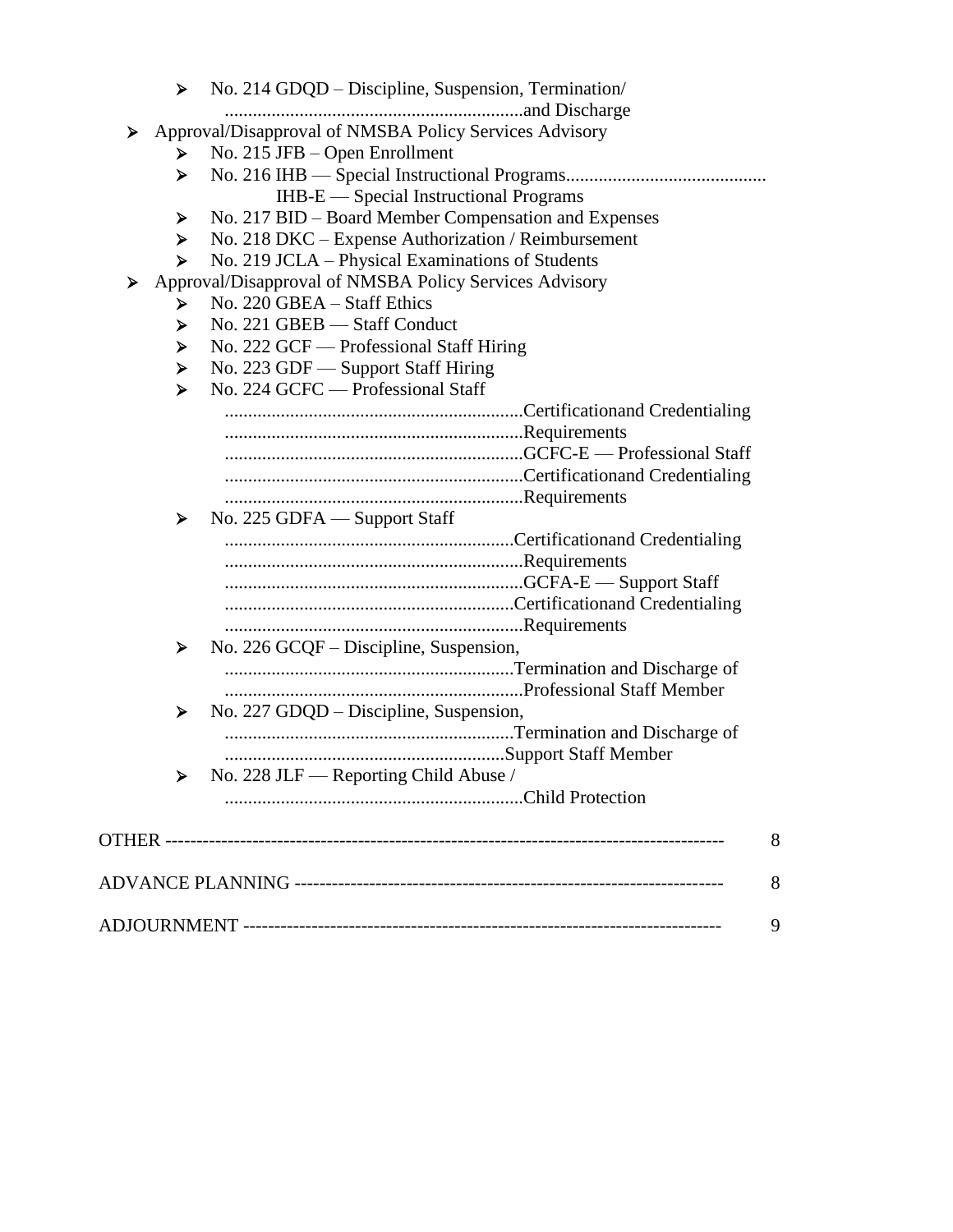#### **MINUTES**

**Regular Meeting Pecos Board of Education Pecos Independent School District Pecos, New Mexico Pecos Schools Board Room Pecos, NM July 20, 2021 6:00 P.M.**

## **PLEDGE OF ALLEGIANCE**

## **CALL TO ORDER**

The Board President, Ms. Darlene Ortiz called the meeting to order @ 6:02 p.m.

#### **MEMBERS PRESENT**

Ms. Darlene Ortiz, Board President Mr. Harold J. Garcia, Board Vice President Mr. Grady Barrens, Board Secretary Mr. Michael Flores Sr., Board Member Ms. Debra Sena-Holton, Superintendent

#### **MEMBERS ABSENT**

Mr. Charles Vigil, Board Member

## **OTHERS PRESENT**-in person and via GOOGLE [Hangouts Meet](https://meet.google.com/aox-kzjr-xbn?hs=122)[/by phone](tel:+1-708-762-8061)

Cathy Gallegos Leslie Damon Denisha Moodley Brenda Gallegos Emily Ortiz Melissa T. Valencia-Flores

# **APPROVAL OF AGENDA**

Based on Superintendent Sena-Holton's recommendation, Secretary Barrens motioned to approve the agenda as presented, seconded by Vice President Garcia. Motion carried unanimously, 4-0.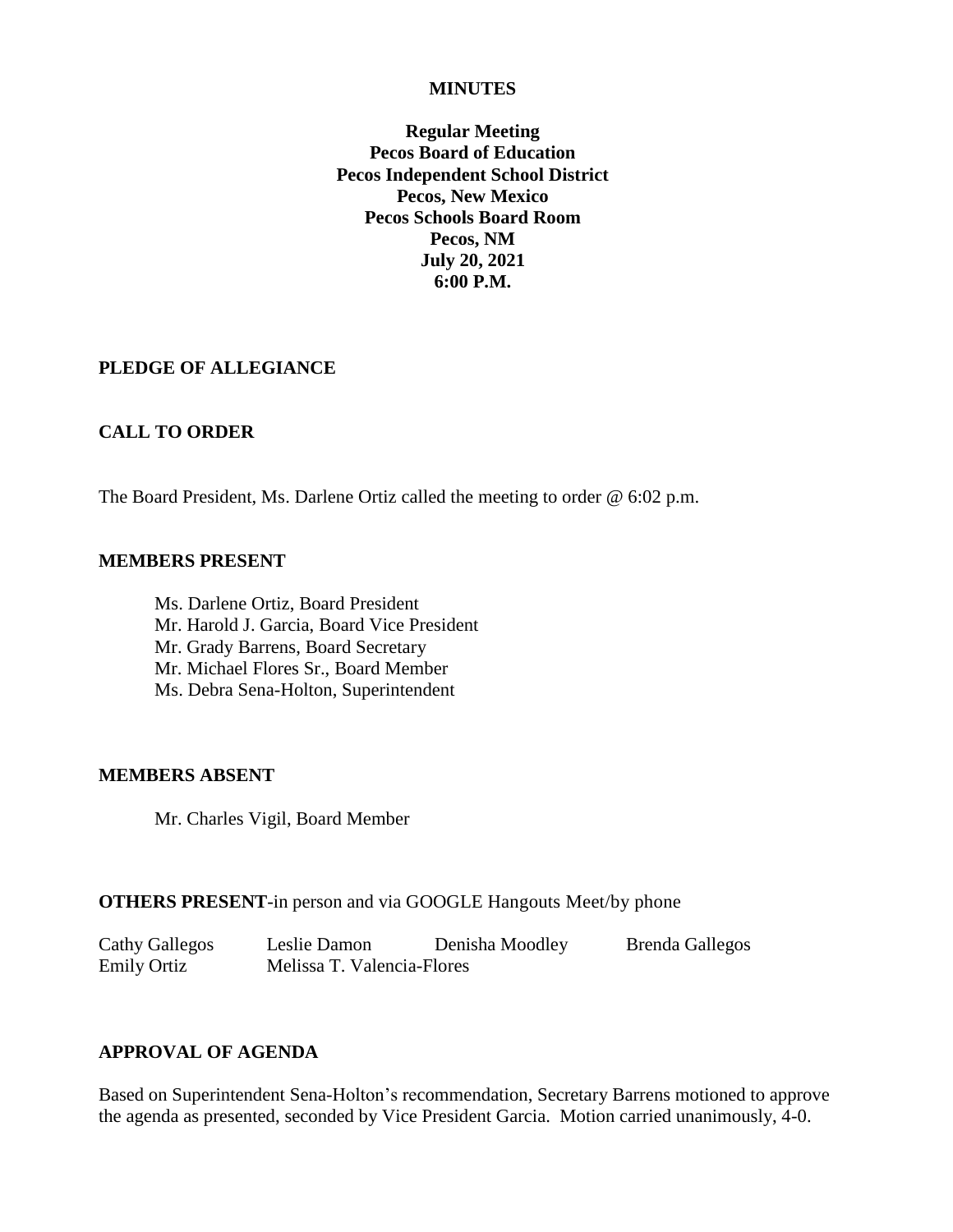## **PUBLIC COMMENTS**

None

## **EXECUTIVE SESSION**

At, 6:03 p.m., Vice President Garcia made a motion to enter into executive session to discuss pending litigation update with New Mexico Public Schools Insurance Authority as per *NM Statutes Article 15 Open Meetings 10-15-1 Subparagraph H (7),* seconded by Member Flores. Action item as a result of executive session if necessary. Motion carried unanimously, 4-0.

At 7:06 p.m., Secretary Barrens made a motion to reconvene from executive session, seconded by Member Flores. Motion carried unanimously, 4-0.

## **UNIT/DIRECTOR REPORTS**

## **Elementary**

Ms. Gallegos noted the planning & organizing for the new school year, pointed out she's met with the Leadership Team and mentioned an upcoming meeting. She announced the formation of a PTO-Parent Teacher Organization, noted two meetings have taken place, pointed out parent's readiness to embark on/with initiatives and touched on the membership/recruitment. She reported the continuation of ClassDojo throughout the summer and remarked on the benefit of the communication platform; overall contact, parent requests and posting of information. Ms. Gallegos touched on parent registration for the new year of the ClassDojo, noting the targeted participation goal of 100%. She announced one teacher vacancy, mentioned her recruitment efforts and presented her final course of action. She briefed on facility preparation, complimented the buildings appearance and mentioned teachers may set up their classrooms. Ms. Gallegos complimented the custodian's efforts. She noted the 90-day plan was worked on, with the Leadership Team and commented on the presentation time frame.

## **Support Services/Student Nutrition**

Ms. Damon outlined trainings for the coming week, identified the targeted group and mentioned the guidance-material that will be reviewed. She briefed on the PowerSchool software rollover and noted teacher training will be provided. She announced the approval of the IDEA-B Application.

Ms. Damon noted the lack of a definite enrollment number, as a result of students returning and the number of how many will actually return.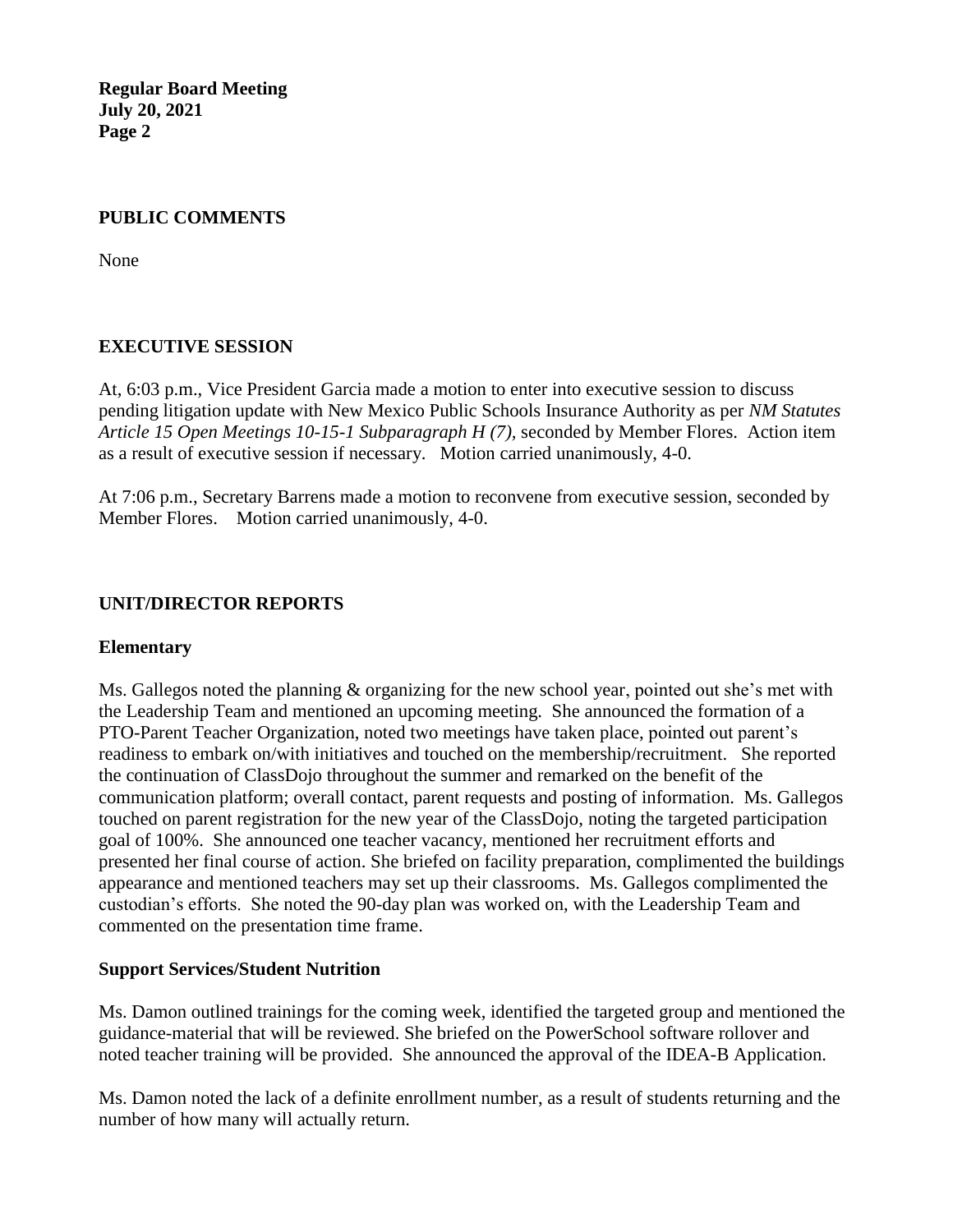Ms. Damon reported Cafeteria Staff will receive training from Poms & Associates and mentioned the topics/material that will be presented/reviewed. She announced a cook vacancy.

Vice President Garcia asked if Special Education Rules & Regulations differ for in person students versus virtual students. Ms. Damon informed there is no difference. She referred to Agenda Action Item(s), Board Policies Governing Special Education and Procedures and Adopt Assurance Statement, summarized the material and gave reason for necessary action.

# **Middle School**

Ms. Moodley reported the 2-day Leadership Team Meeting was a success, productive and relayed the team's appreciation for summer work compensation. She noted completion of the school wide ELA & Math Intervention Plan and mentioned implementation details. She pointed out a Summer Series Program and expressed her intent to host additional series events during the year or next summer. Ms. Moodley pointed out intensive instructional coaching support for Level I teachers and early student intervention/instructional support as focus areas.

Vice President Garcia inquired on building concerns. Superintendent Sena-Holton reported a secondary freezer issue and noted the loss of food items.

# **High School**

Superintendent Sena-Holton announced Dr. Vallejo's absence. She reported a resignation, briefed on an instruction plan and mentioned recruitment efforts. She noted Leadership Team Meetings were held and conveyed they're working on 90-day action plan.

President Ortiz asked if Class of 2021 Seniors who did not graduate have met their requirements. Superintendent Sena-Holton pointed out two sessions of credit recovery classes, noted the participation of one student and conveyed the others did not enroll. She reported this year's Seniors were analyzed, notified one Senior is in jeopardy of not graduating, informed a parent meeting was held and stated a student plan is in place.

## **Maintenance**

Superintendent Sena-Holton noted secondary freezer is being serviced, pointed out ongoing grounds upkeep and reported Poms and Associated conducted a district assessment and provided feedback on areas needing to be addressed.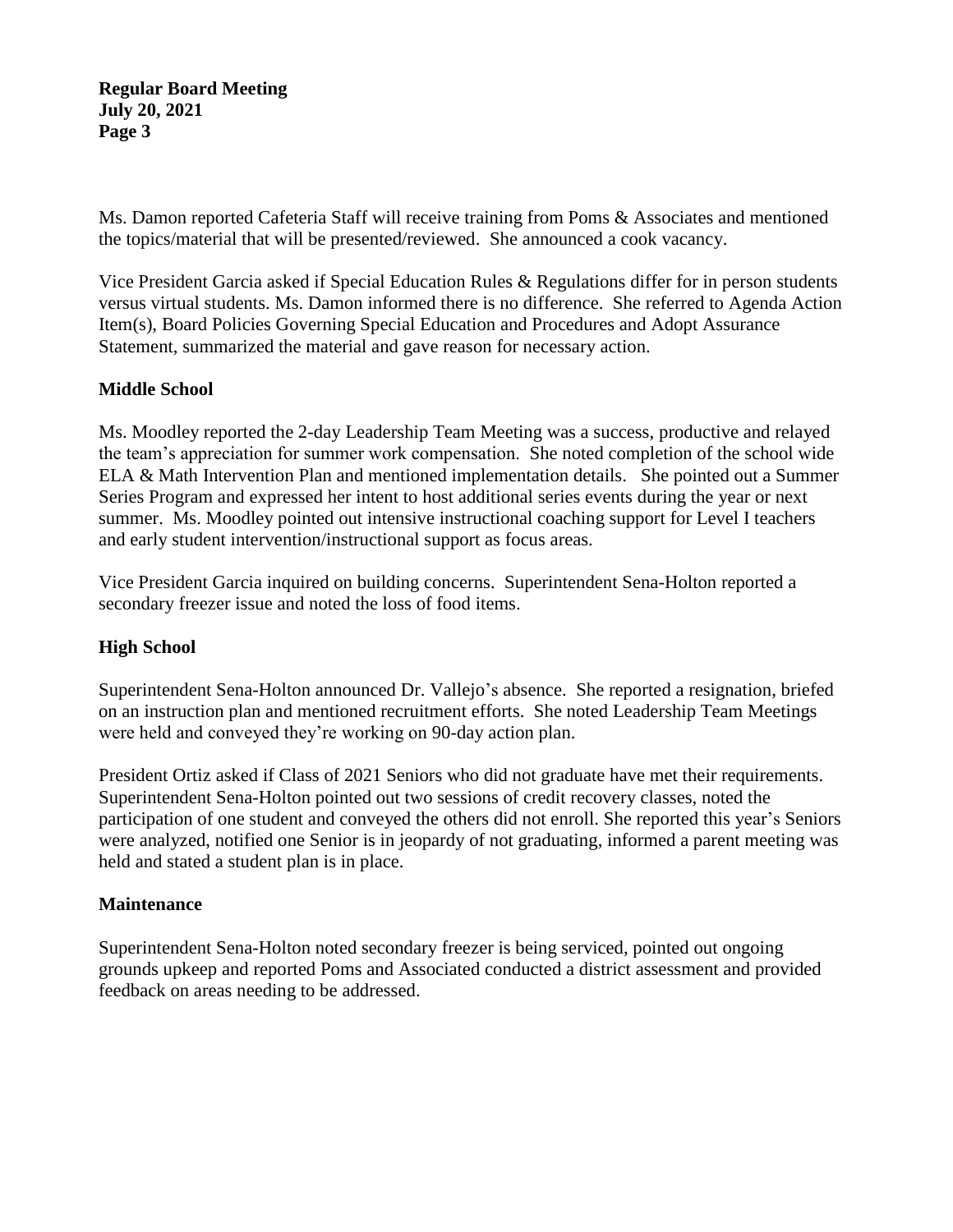## **AMERICAN RESCUE PLAN FUNDING DISCUSSION**

Superintendent Sena-Holton referenced a meeting with Administrators/Directors, in review of the developed list and conveyed the meeting was very productive. She presented initiatives the funding will support, based on discussion and input from stakeholders; hiring of an educational assistant to operate secondary library, allocation of money for Summer School & After School Programs, paying of benefits, professional development-to grow our own teachers, Google upgrade-classroom platform, college visits/instructional fieldtrips, Naviance-career tech software, SAT prep class, guest/motivational speakers-district wide, document cameras, noise canceling headphones, computer lab headphones upgrade, classroom supplies, standing desks, hiring of instructional coach, psychologist services, parenting academies, sensory supplies, hiring of two custodians, replace/repair heating & cooling units-district wide, purchase of additional PPE-Personal Protective Equipment supplies and indirect costs. She noted some of the initiatives are covered by other funding sources.

Secretary Barrens inquired on the Google Classroom turnaround response, if necessary. Superintendent Sena-Holton acknowledged, quickly.

# **NEW SOCIAL STUDIES STANDARDS**

Superintendent Sena-Holton reported new NMPED Social Studies Standards, in the review phase process for stakeholders and announced one of the big pushes is the Critical Race Theory. She distributed a handout outlining the eight principals NM is focusing on, noted she has not seen the actual new proposed standards and announced the standards will be presented at the upcoming Legislature for adoption. She noted information will be communicated as it is received.

Vice President Garcia inquired on the district implementing its own curriculum standards.

# **DISTRICT SOCIAL EMOTIONAL LEARNING PLAN**

Superintendent Sena-Holton informed the district does not have a plan. She announced the hiring of a Wellness Counselor, presented the School-based mental health Clinical Counseling Services proposal; identifying common themes and scope of work. She noted he will work with district personnel to help support students and spoke on the creation/utilization of a resource sheet for staff members. Superintendent Sena-Holton recognized the need based on experiences.

Vice President Garcia inquired on prior trainings relevant to the topics. Superintendent Sena-Holton identified the program, Capturing Kids Heart and conveyed the initiative was not financial sustained. She briefed on QPR-Question, Persuade and Refer- Institute training and certification several district personnel received and can provide.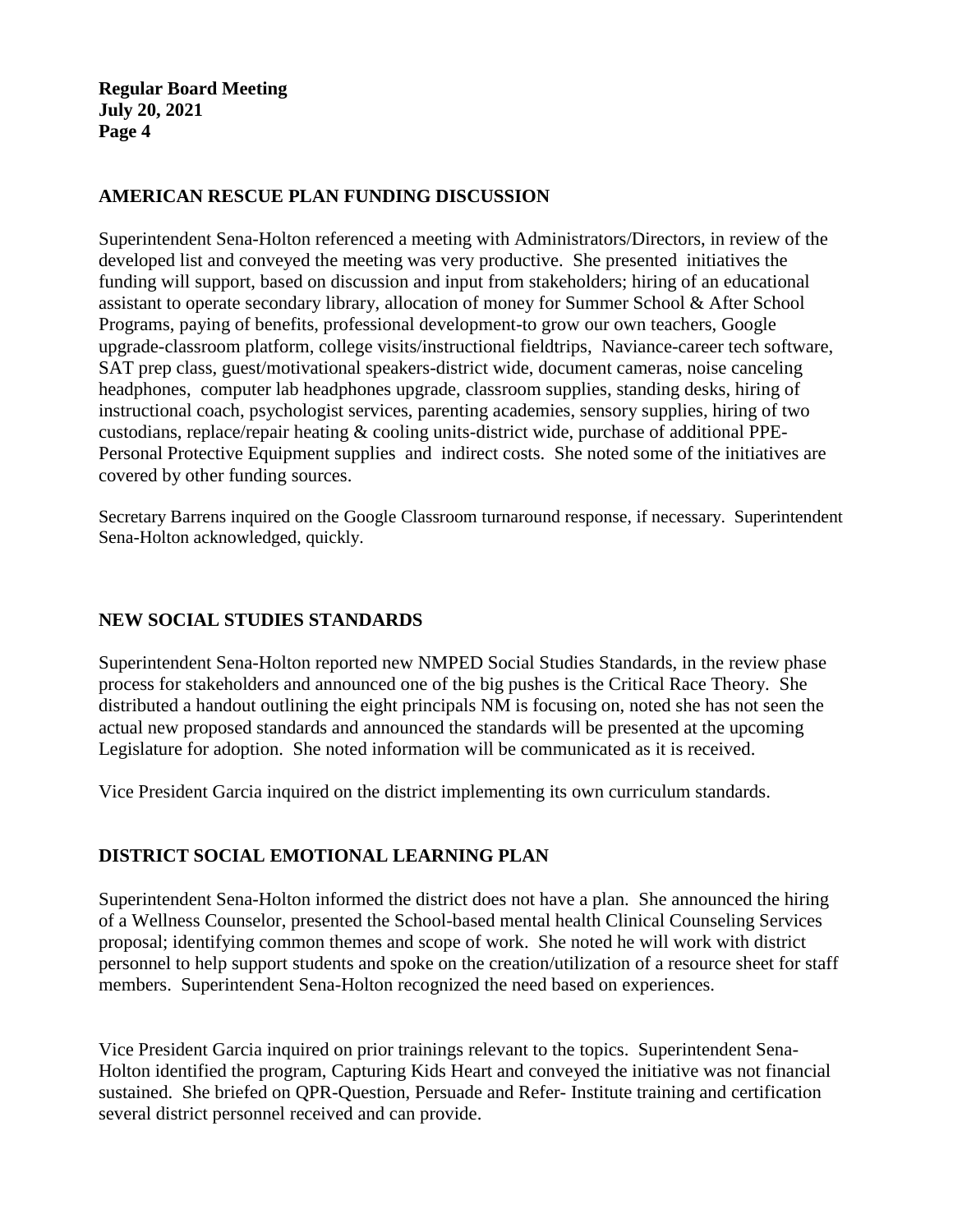#### **BUSINESS REPORT**

## **FINANCIAL STATUS**

Ms. Brenda Gallegos, Finance Director announced the Cash Report within packet is the Final FY 21 Report submitted to NMPED. She reported on the Operational Fund, notifying the closing of the fund with a larger balance than budgeted. She announced the CARES ACT award of \$156,000.00, touched on the stipulation of the new cares money and remarked on the NMPED carry over process. Ms. Gallegos notified \$23,000.00 is the residual of the first award and noted it will be expended on PPE. She summarized the Payroll and Accounts Payable Report, Check Register for the Month of June 2021, Cash Transfers/BAR's, Internal BAR's and Journal Entries.

Superintendent Sena-Holton introduced the new Athletic Director, Emily Ortiz, who is in attendance.

## **CONSENT AGENDA**

Check Register for Month of June 2021 Cash Transfer(s), BAR's and Journal Entries (if any) Minutes of Regular Board Meeting-June 15, 2021

Based on Superintendent Sena-Holton's recommendation, Vice President Garcia moved to approve the Check Register for the Month of June 2021, Cash Transfer(s), BAR'(s) #1 & #2 (if any), Internal BAR's, Journal Entries and Minutes of the Regular Board Meeting-June 15, 2021, seconded by Member Flores. Motion carried unanimously, 4-0.

## **SUPERINTENDENT'S REPORT**

Superintendent Sena-Holton notified NMPED has yet to release any new updates or toolkits. She pointed out, based on the districts use of last year's toolkit the only difference is districts are no longer required to provide a virtual instructional setting. She highlighted on the formation of Consortiums, noting certain districts will be providing the online component and indicated families may be referred to the project. Superintendent Sena-Holton recognized the dual virtual & face-toface format was difficult for staff. She reported on the wearing of masks; those not vaccinated wear a mask, she proposed all wear masks and point out those with vaccination proof are not required to wear a mask. She noted vaccination cards were requested for sports and pointed out the requirement for students.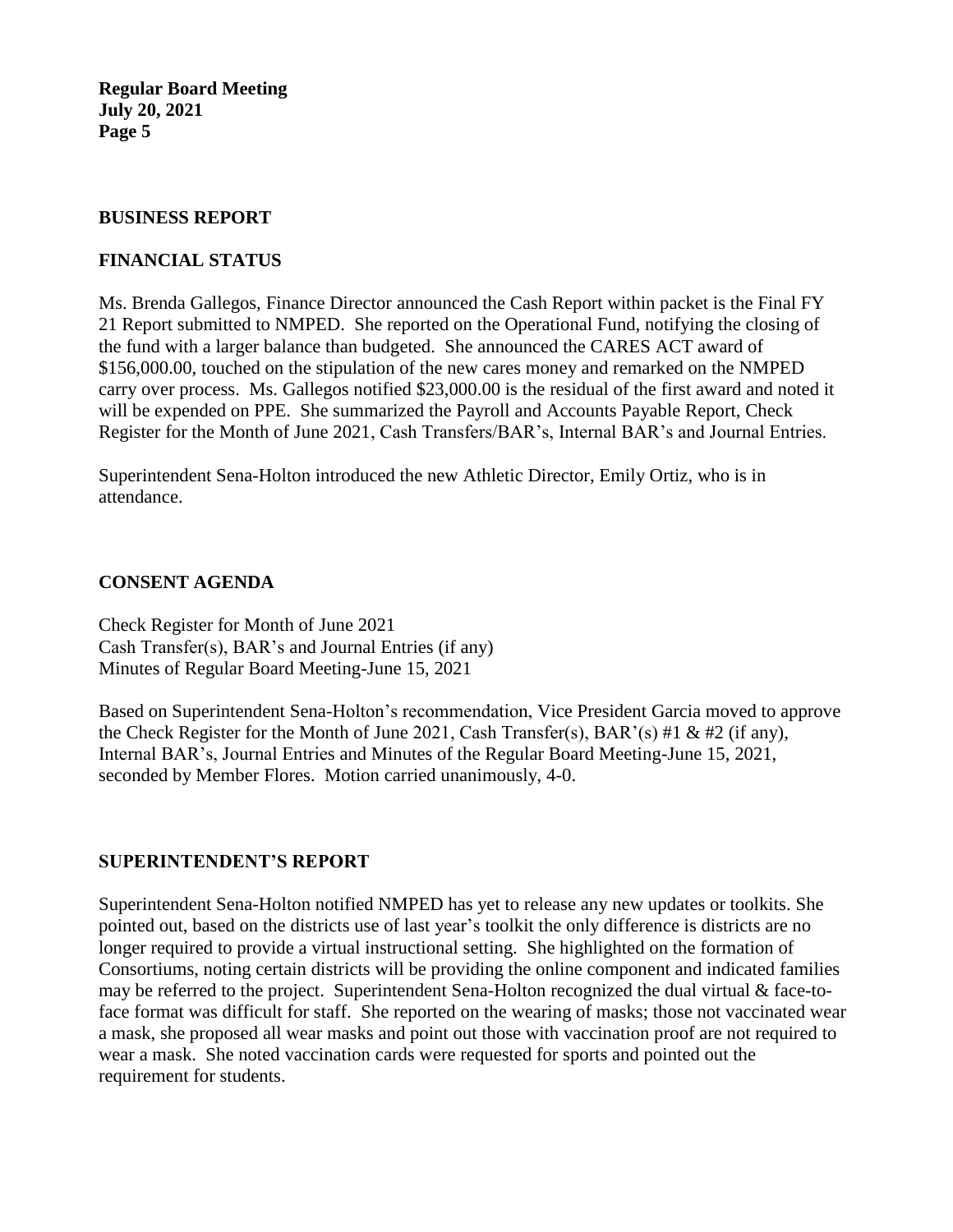Secretary Barrens requested an NMAA report/update. Superintendent Sena-Holton reported on the NMAA mandate; if kids and coaches are vaccinated they are not required to wear a mask in the gym, non-vaccinated must wear a mask, cross country/if they're outside they are not required to wear a mask. She briefed on the bus dilemma. She informed of a notice received regarding a cease and desist order lawsuit filed by an advocate group of parents.

Secretary Barrens inquired on the enforcement body of NMAA. Superintendent Sena-Holton stated enforcement will be governed by NMPED. She touched on student enrollment and student registration.

Superintendent Sena-Holton reported a revision of the re-entry plan will occur based on updated NMPED, DOH and CDC guidance.

Vice President Garcia inquired on the mechanic vacancy. Superintendent Sena-Holton briefed on recruitment efforts and interests expressed. She mentioned the option of possibly contracting services through CES-Cooperative Educational Services. She commented on bus conditions. Superintendent Sena-Holton announced the book depository has been cleaned and prepared for use.

# **POLICY**

None

# **ACTION ITEM(S)**

# APPROVAL/DISAPPROVAL OF NMSBA POLICY SERVICES ADVISORY NO. 210-214

Based on Superintendent Sena-Holton's recommendation, Secretary Barrens moved to approve No. 210 JK – Student Discipline, No. 211 JICA – Student Dress, No. 212 AC — Nondiscrimination / Equal Opportunity, No. 213 GCQF – Discipline, Suspension, Termination/ ................................................and Discharge, No. 214 GDQD – Discipline, Suspension, Termination/ ................................................................and Discharge, seconded by Vice President Garcia. Motion carried unanimously, 4-0.

## APPROVAL/DISAPPROVAL OF NMSBA POLICY SERVICES ADVISORY NO. 215-219

Based on Superintendent Sena-Holton's recommendation, Member Flores moved to approve No. 215 JFB – Open Enrollment, No. 216 IHB — Special Instructional Programs ...........................................IHB-E — Special Instructional Programs, No. 217 BID – Board Member Compensation and Expenses, No. 218 DKC – Expense Authorization / Reimbursement and No. 219 JCLA – Physical Examinations of Students, seconded by Secretary Barrens. Motion carried unanimously, 4-0.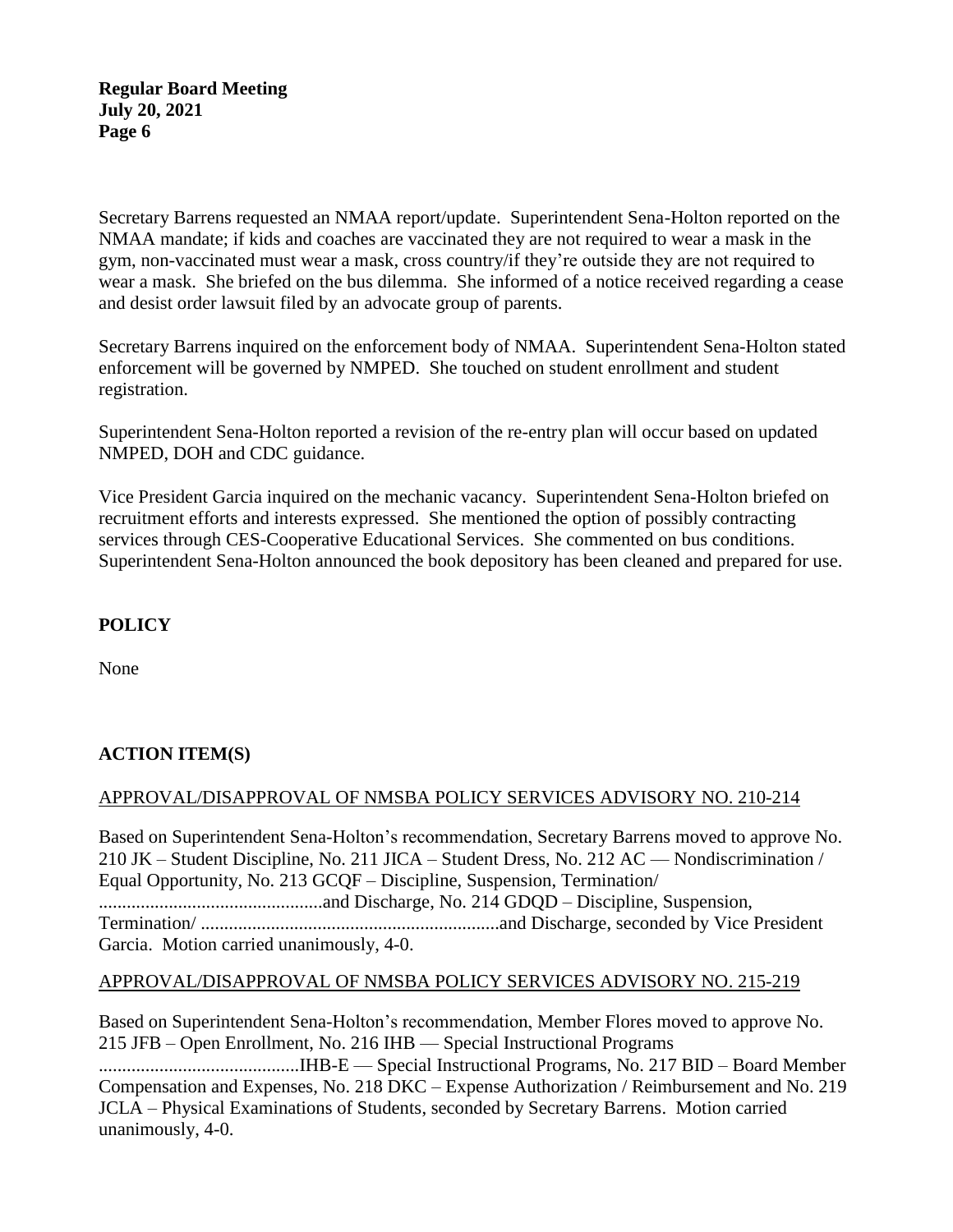## APPROVAL/DISAPPROVAL OF NMSBA POLICY SERVICES ADVISORY NO. 220-224

Based on Superintendent Sena-Holton's recommendation, Vice President Garcia moved to approve No. 220 GBEA – Staff Ethics, No. 221 GBEB — Staff Conduct, No. 222 GCF — Professional Staff Hiring, No. 223 GDF — Support Staff Hiring, No. 224 GCFC — Professional Staff ................................................................Certificationand Credentialing ................................................................Requirements ................................................................GCFC-E — Professional Staff ................................................................Certification and Credentialing ................................................................Requirements, seconded by Member Flores. Motion carried unanimously, 4-0.

## APPROVAL/DISAPPROVAL OF NMSBA POLICY SERVICES ADVISORY NO. 220-228

Based on Superintendent Sena-Holton's recommendation, Vice President Garcia moved to approve No. 220 GBEA – Staff Ethics, No. 221 GBEB — Staff Conduct, No. 222 GCF — Professional Staff Hiring, No. 223 GDF — Support Staff Hiring, No. 224 GCFC — Professional Staff ................................................................Certificationand Credentialing ................................................................Requirements ................................................................GCFC-E — Professional Staff ................................................................Certification and Credentialing ................................................................Requirements, No. 225 GDFA — Support Staff ..............................................................Certificationand Credentialing ................................................................Requirements ................................................................GCFA-E — Support Staff ..............................................................Certificationand Credentialing ................................................................Requirements, No. 226 GCQF – Discipline, Suspension, ..............................................................Termination and Discharge of ................................................................Professional Staff Member, No. 227 GDQD – Discipline, Suspension, ..............................................................Termination and Discharge of ............................................................Support Staff Member, No. 228 JLF — Reporting Child Abuse /................................................................Child Protection, seconded by Member Flores. Motion carried unanimously, 4-0.

# APPROVAL/DISAPPROVAL OF BOARD POLICIES GOVERNING SPECIAL EDUCATION

Based on Superintendent Sena-Holton's recommendation, Secretary Barrens moved to approve the Board Policies Governing Special Education, seconded by Member Flores. Motion carried unanimously, 4-0.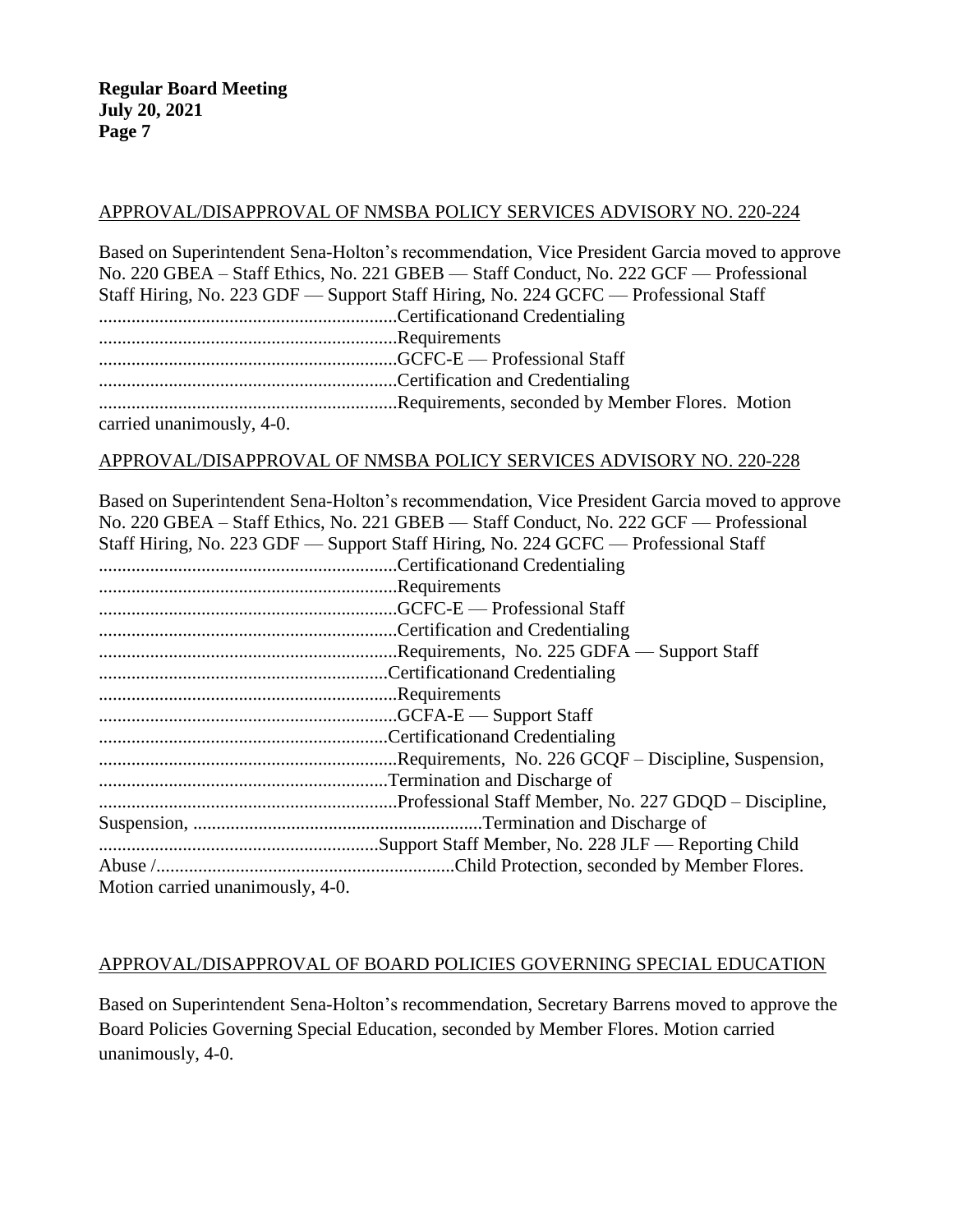# APPROVAL/DISAPPROVAL OF PROCEDURES AND ADOPT ASSURANCE STATEMENT

Based on Superintendent Sena-Holton's recommendation, Member Flores moved to approve the Procedures and Adopt Assurance Statement, seconded by Secretary Barrens. Motion carried unanimously, 4-0.

## APPROVAL/DISAPPROVAL OF BOARD MEETING ATTENDANCE-FACE-TO-FACE

Discussion took place on various participation/broadcast options.

Vice President Garcia moved to approve the Board Meeting Attendance-face-to face of Board Members, seconded by Secretary Barrens. Motion carried unanimously, 4-0.

# **OTHER**

President Ortiz welcomed Ms. Emily Ortiz back to the district.

Vice President Garcia expressed joy on being back in a regular school board meeting setting.

Vice President Garcia inquired on the new website. Superintendent Sena-Holton announced the projected operation time frame. He complimented the marquee arrangement/display of information.

## **ADVANCE PLANNING**

- $\blacktriangleright$ 1<sup>st</sup> Day for Staff-August 2, 2021, 8:00 am
- ➢ Work Session-August 3, 2021, 5:30 pm, Pecos Schools Board Room
- ➢ Regular Board Meeting-August 17, 2021, 6:00 pm, Pecos Schools Board Room

Superintendent Sena-Holton presented a staff Retention & Recruitment initiative and mentioned the purchase of new technology for high school students which may include Board Members.

Vice President Garcia inquired on Sexual Harassment Training. Superintendent Sena-Holton reported the Professional Boundary Training schedule for Wednesday, August 4, 2021 and encouraged participation.